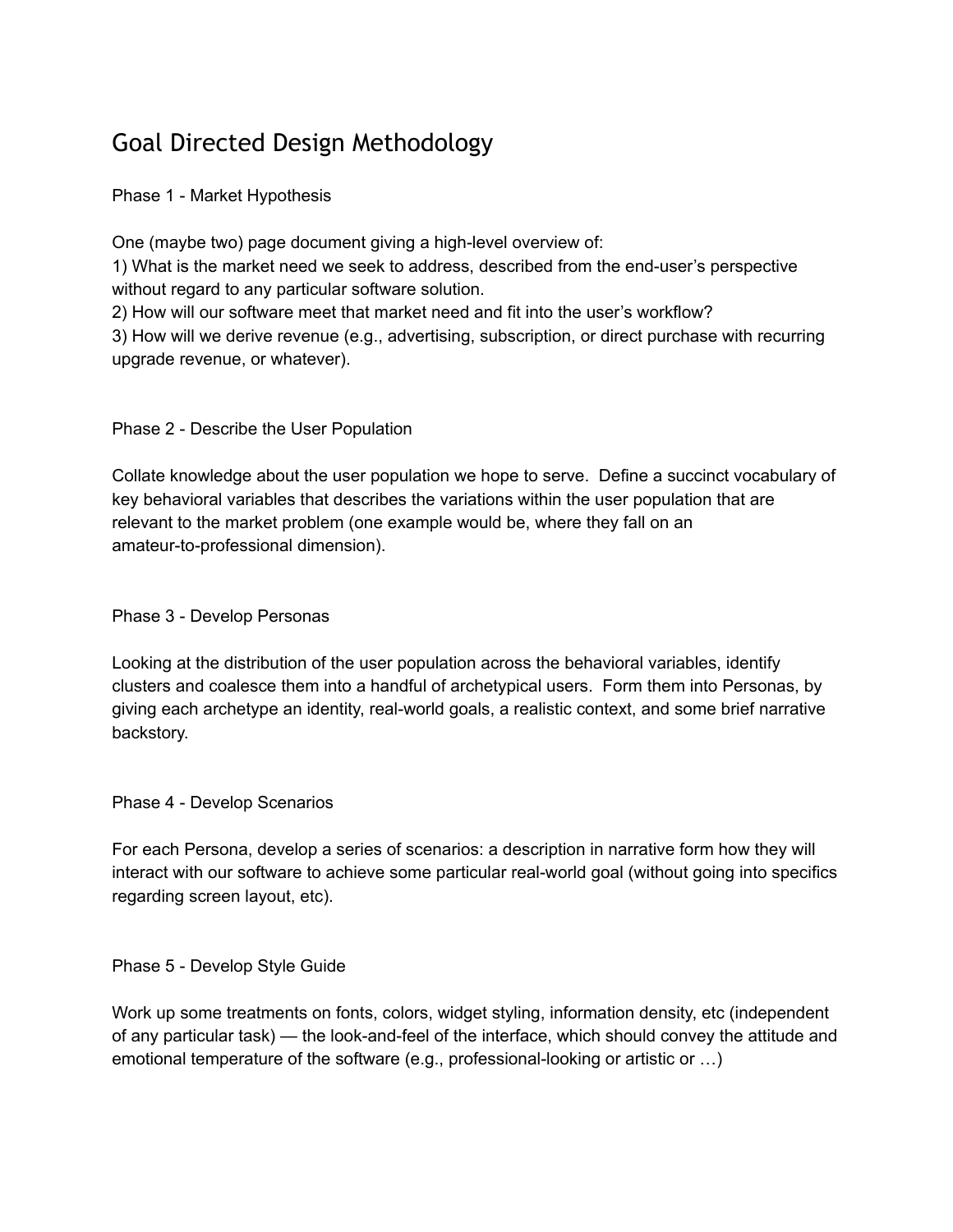Phase 6 - Develop Overall Structure of the Software

Given the above scenarios, sketch the overall navigation and information architecture that will mediate the workflows as the user proceeds through accomplishing each goal. The overall structure needs to synthesize all the scenarios into a coherent whole, so that the user can naturally find what they're looking for.

Phase 7 - Iterate Through User Stories (on-going)

Here is where you might say the "real work" begins — actually laying out and implementing the screens all the way down to the fine details. The work is generally structured around User Stories, which are elaborations on the previously-identified scenarios, just more detailed and specific.

-------- A note From Paul:

Here's a Persona Creation exercise I worked up at my day job a while back. It goes into more detail on the Phase 2 and Phase 3 stuff I talked about before. The examples given are for the beginning band/orchestra students and teachers that were relevant at my other job, but the approach would be the same for photographers.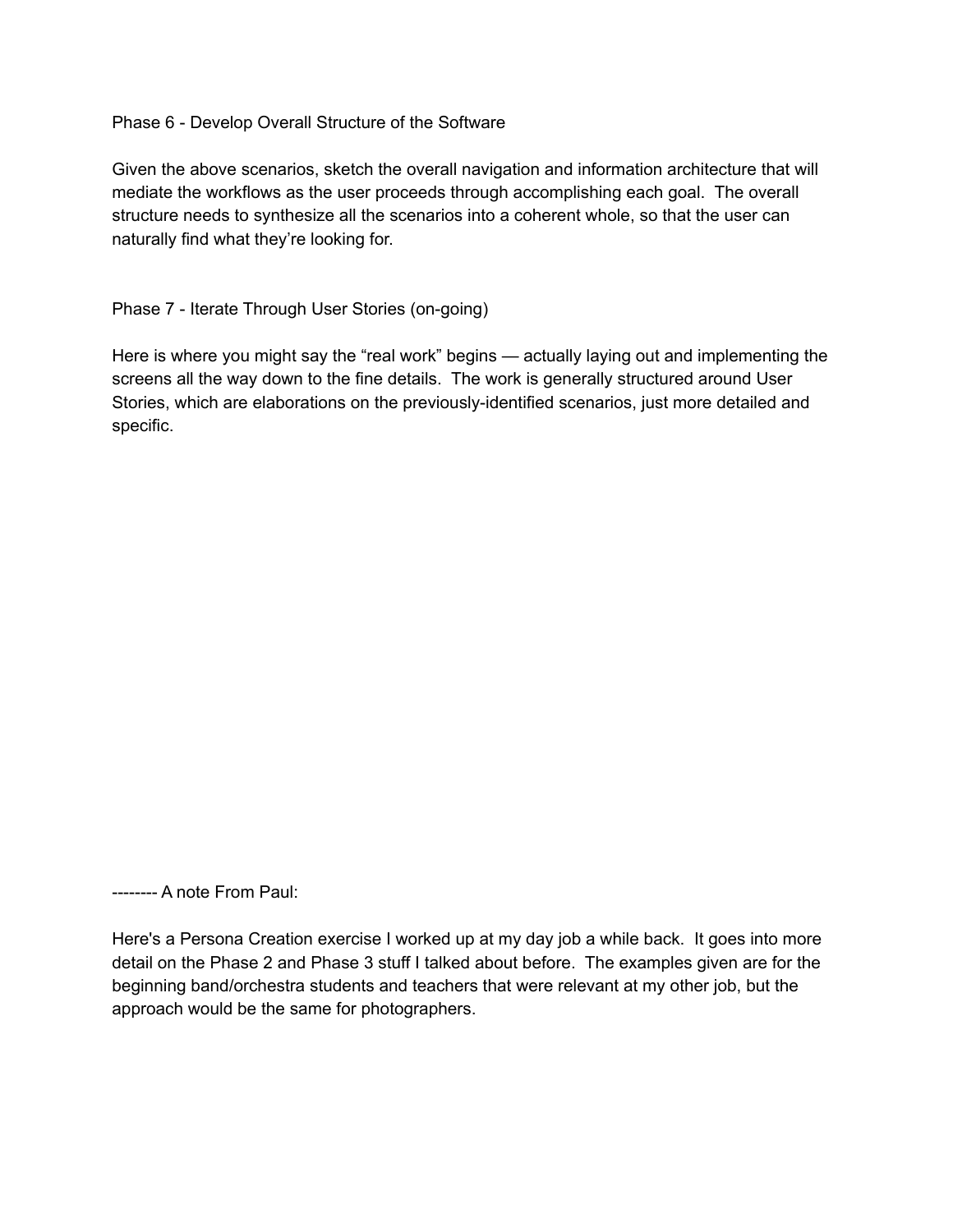## Persona Creation

Prerequisites:

- o Broadly understand the problem domain
- o Broadly understand the sort of solution we could possibly bring to market
- o Understand the user population (existing and prospective)

Goal:

We want to capture a succinct, robust picture of our user base as they exist in the real world. We want to sketch their broader, real-world goals and motivations around the problem domain, without regard to any particular means (e.g., they're looking to increase their music skills by whatever means, not necessarily via some particular software package).

— Steps —

1. Identify the relevant user populations (Student, Teacher, Parent, School Admin, Tech, etc?)

2. For each user population, define a set of key behavioral variables that succinctly characterizes the variation in the user population, relevant to the problem domain.

Criteria:

- o Have we captured all relevant characteristics?
- o Can we exclude irrelevant characteristics, or characteristics that are uniformly true across the population?
- o Can any variable be made more powerful and expressive?
- o Can we be more succinct with fewer variables, without losing depth or clarity?

3. Looking broadly at how the user population distributes across the variables, identify clusters and form them into a handful of archetypical users. Start building a persona for each cluster by assigning values to the variables.

Criteria:

o Does the set of personas, taken as a whole, give us robust coverage across all variables? (Robust — representative but not necessarily complete)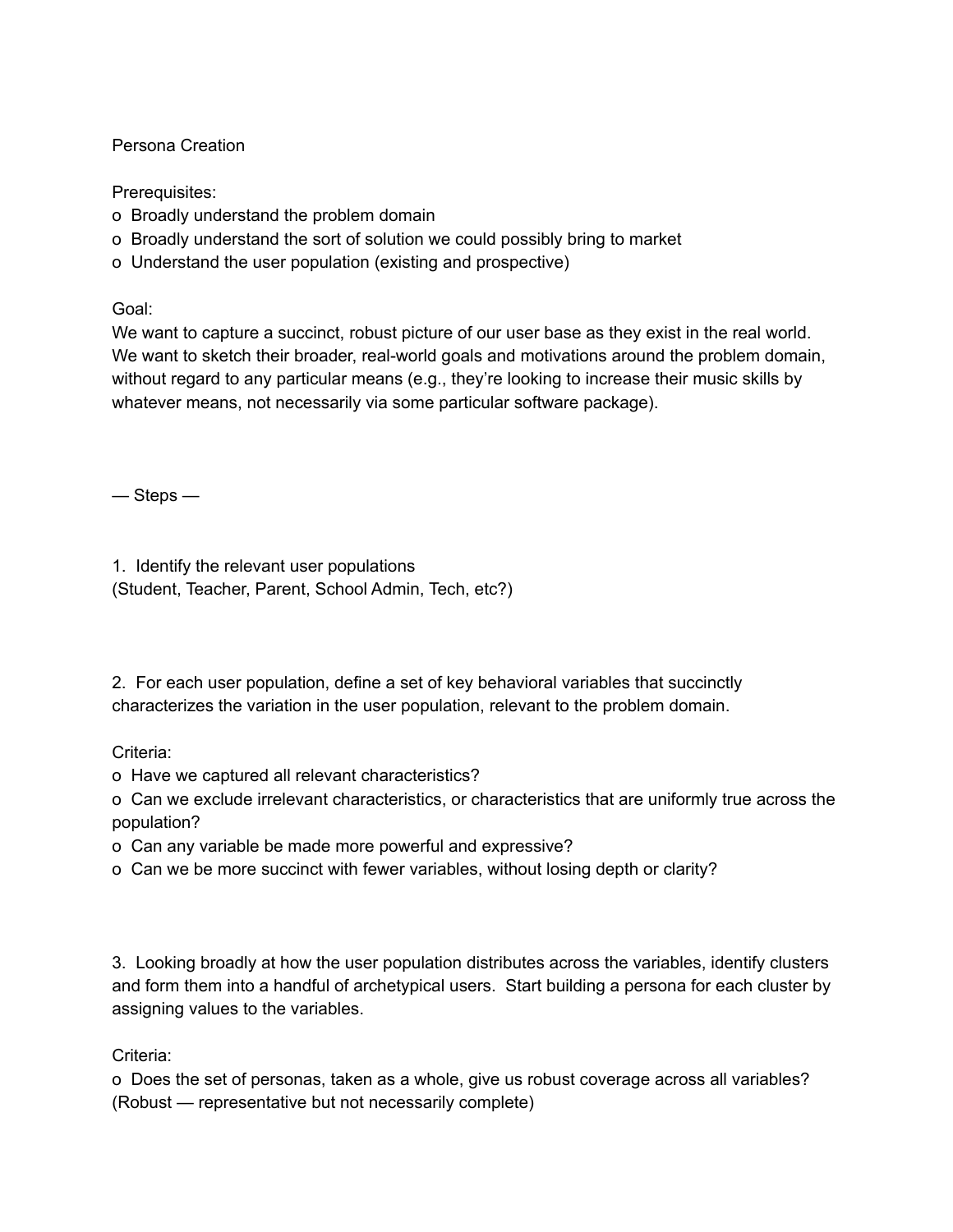o Can we be more succinct with fewer personas, without losing coverage?

4. For each persona, identify their goals.

Criteria:

- o Is each goal a real-world desire from the user's perspective?
- o Is each goal relevant to the problem domain and our proposed solution?
- o Are we tipping the scales to make our jobs easier?

5. For each persona, flesh out a narrative backstory that illuminates the place where our proposed solution could possibly fit into their goals.

Criteria:

- o Are the individual data points relevant?
- o Is it a realistic sketch of the sort of person who would use our software?
- o Does this persona exist within a realistic context?
- o Does it present an interesting design challenge?

— Expedited/abbreviated persona-building example —

1. User populations:

**Students** 

**Teachers** 

2. Key behavioral variables: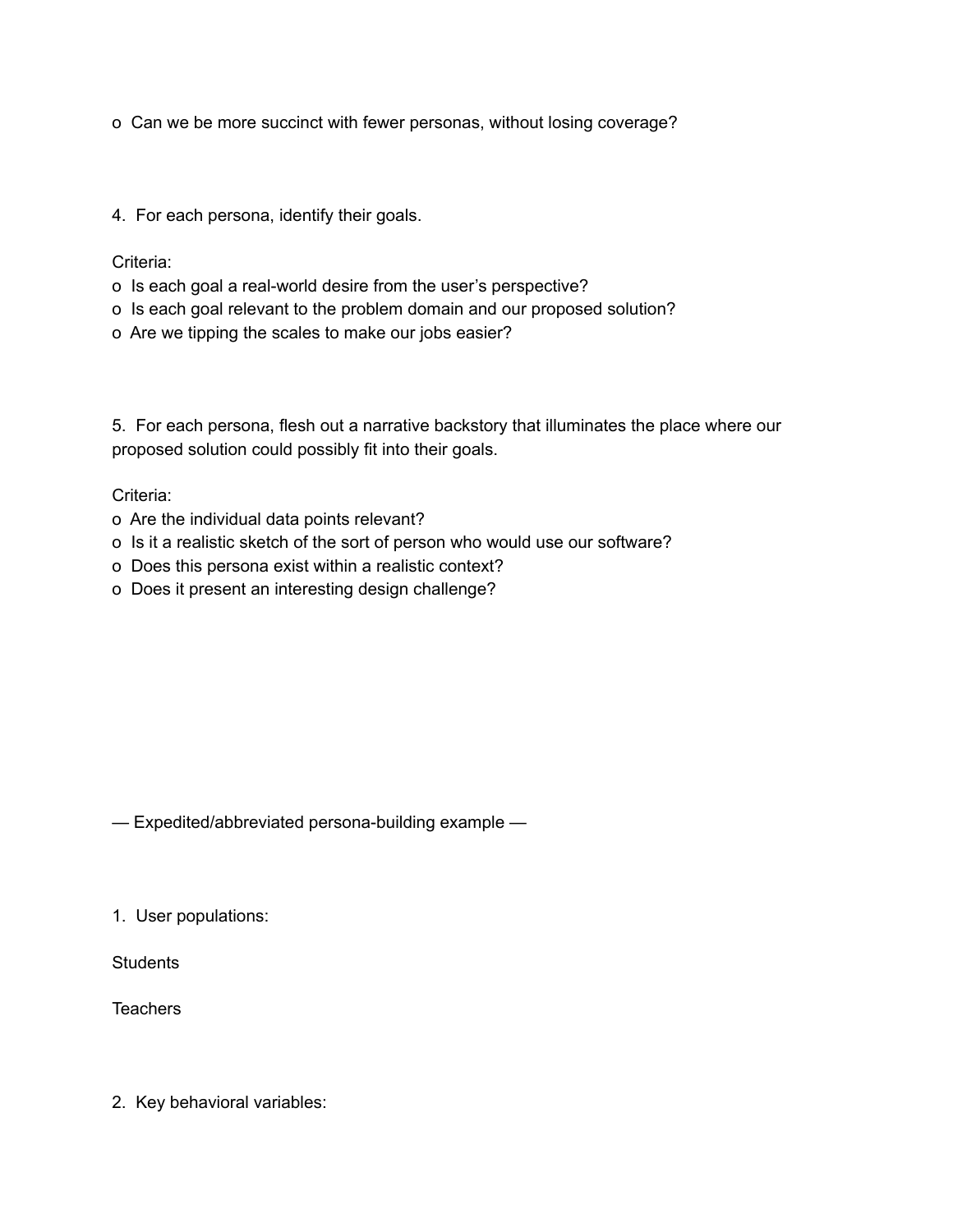Students: Skill level Raw talent Engagement/commitment to learning instrument Home life challenges Social media savvy Ensemble type (band, orchestra, choir, music theory) [ … etc … ]

Teachers: Passion for music education Institutional support (e.g., funding, administrative backing, training, systematic learning objectives) [ … etc … ]

3. Form archetype personas around the key behavioral variables:

(scale of 1 to 5)

David A.: Passion for music education: 5 Institutional support: 1

Linda B.: Passion for music education: 3 Institutional support: 1

Robert D.: Passion for music education: 3 Institutional support: 5

4. Identify goals

(For example …)

David A: Wants to build a desire for life-long love of music in students Wants to prove to district administration the value of music education